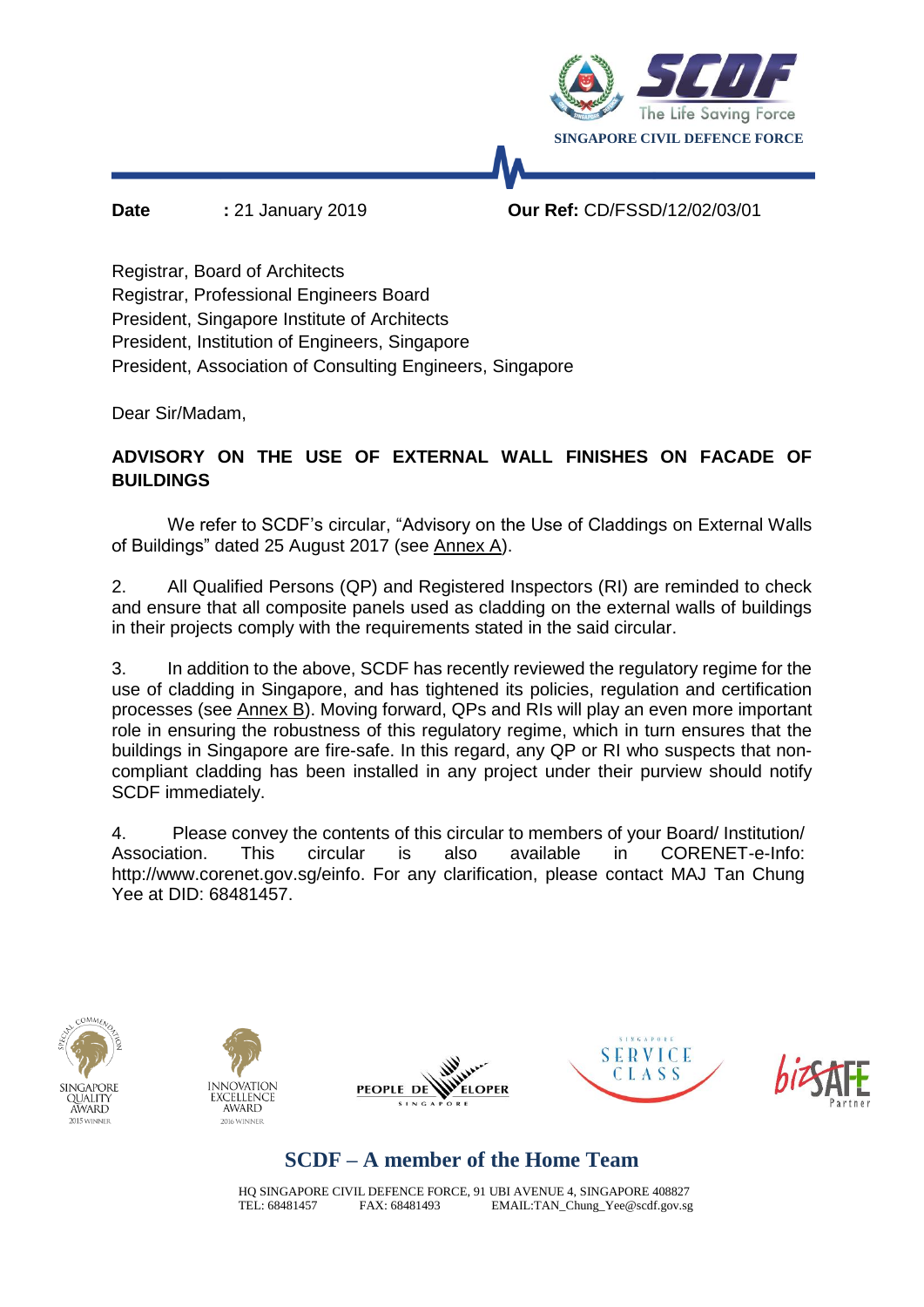

Yours faithfully

(transmitted via email)

MAJ Tan Chung Yee for Commissioner Singapore Civil Defence Force

Distribution list

CEO, BCA CEO, URA CEO, HDB CEO, JTC CE, LTA CE, Enterprise Singapore

President, REDAS President, IFE President, SISV President, FSMAS President, SCAL Honorary Secretary, SPM Manager (Fire Safety & Building Control Unit), DSTA SCDF Fire Safety Standing Committee Fire Code Review Committee











## **SCDF – A member of the Home Team**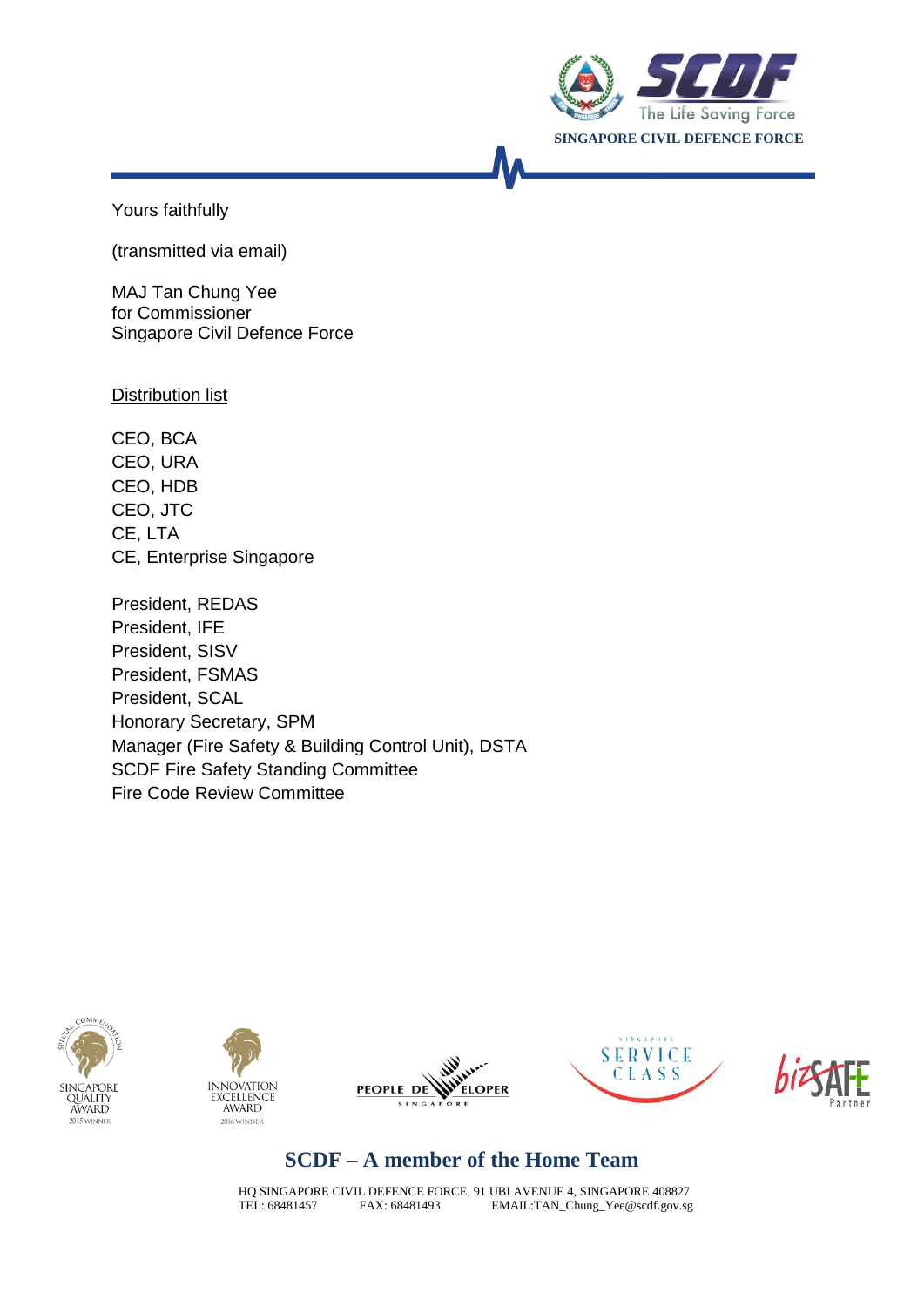

**IMMEDIATE**

### **ANNEX A**

**Your Ref : Our Ref:** CD/FSSD/12/02/03/01

**Date** : 25 Aug 2017

Registrar, Board of Architects Registrar, Professional Engineers Board President, Singapore Institute of Architects President, Institution of Engineers, Singapore President, Association of Consulting Engineers, Singapore

Dear Sir/Mdm

### **ADVISORY ON THE USE OF CLADDINGS ON EXTERNAL WALLS OF BUILDINGS**

On 6 Feb 2017, SCDF issued a circular on the "Fire Safety Guidelines (2017) for Certification of Fire Safety Products/Materials" to the building industry. Annex A of the circular provides a list of regulated fire safety products with their acceptable test standard(s), product certification scheme and the surveillance regime.

2. This circular serves to remind QPs on the tests required for composite panels used as claddings on external walls of buildings. The permitted test standard(s) are as follows:

| Usage of<br>composite<br>panel | Test standard(s)                            | Acceptance Criteria                                       | Remarks                                                                                                                                    |
|--------------------------------|---------------------------------------------|-----------------------------------------------------------|--------------------------------------------------------------------------------------------------------------------------------------------|
| Cladding on<br>external wall   | BS 476 Part 4; or                           | Meet the criteria stipulated in<br><b>BS 476 Part 4</b>   | 1) The test sample shall be<br>stripped to expose the core<br>material and the fire tests shall<br>be carried out on the core<br>material. |
|                                | BS 476 Part 11; or                          | Meet the criteria stipulated in<br><b>BS 476 Part 11</b>  |                                                                                                                                            |
|                                | BS 476 Part 7 &<br><b>BS 476 Part 6; or</b> | BS 476 Part 7: Class 1 &<br><b>BS 476 Part 6: Class 0</b> |                                                                                                                                            |
|                                |                                             |                                                           | External wall for mounting<br>2)                                                                                                           |
|                                | EN 13501-1; or                              | Class B or better                                         | of composite panels shall have<br>a fire resistance rating of at<br>least 1 hour.                                                          |











# **SCDF – A member of the Home Team**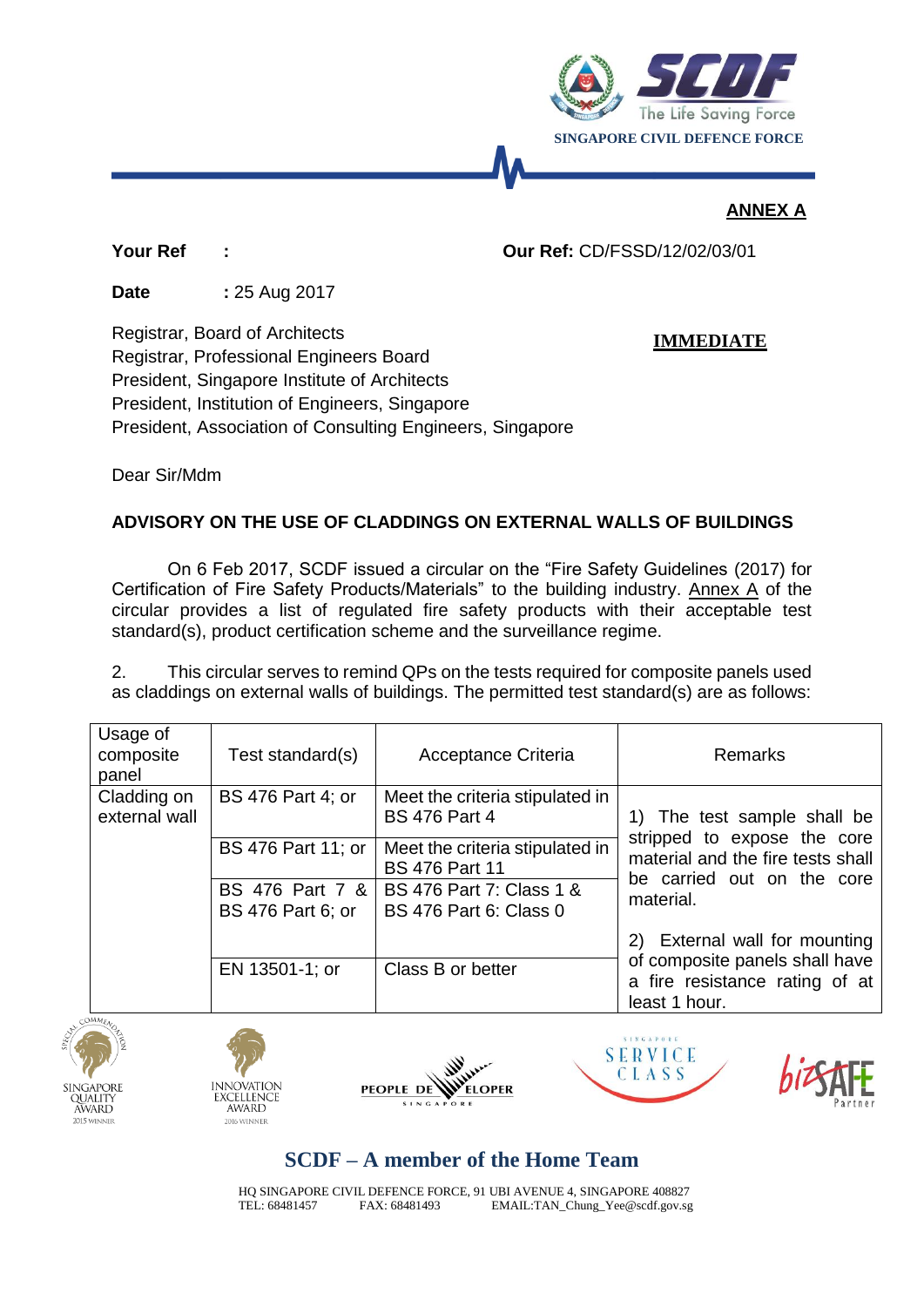

3. QPs and RIs are reminded to check the test report and Certificate of Conformity (COC) to ensure that fire tests are carried out on the core material of the composite panel when tested to BS 476 Part 4, BS 476 Part 11, BS 476 Part 7 & BS 476 Part 6 or EN 13501-1. If QPs and RIs are in doubt, notwithstanding the test report and COC, they may wish to consider obtaining cladding samples from the site for fire tests by an accredited testing laboratory.

4. Please convey the contents of this circular to members of your Board/ Institution/ Association. This circular is also available in CORENET-e-Info: http://www.corenet.gov.sg/einfo. For any clarification, please contact Mr. Pang Tong Teck at DID: 68481403 or Email: pang\_tong\_teck@scdf.gov.sg.











# **SCDF – A member of the Home Team**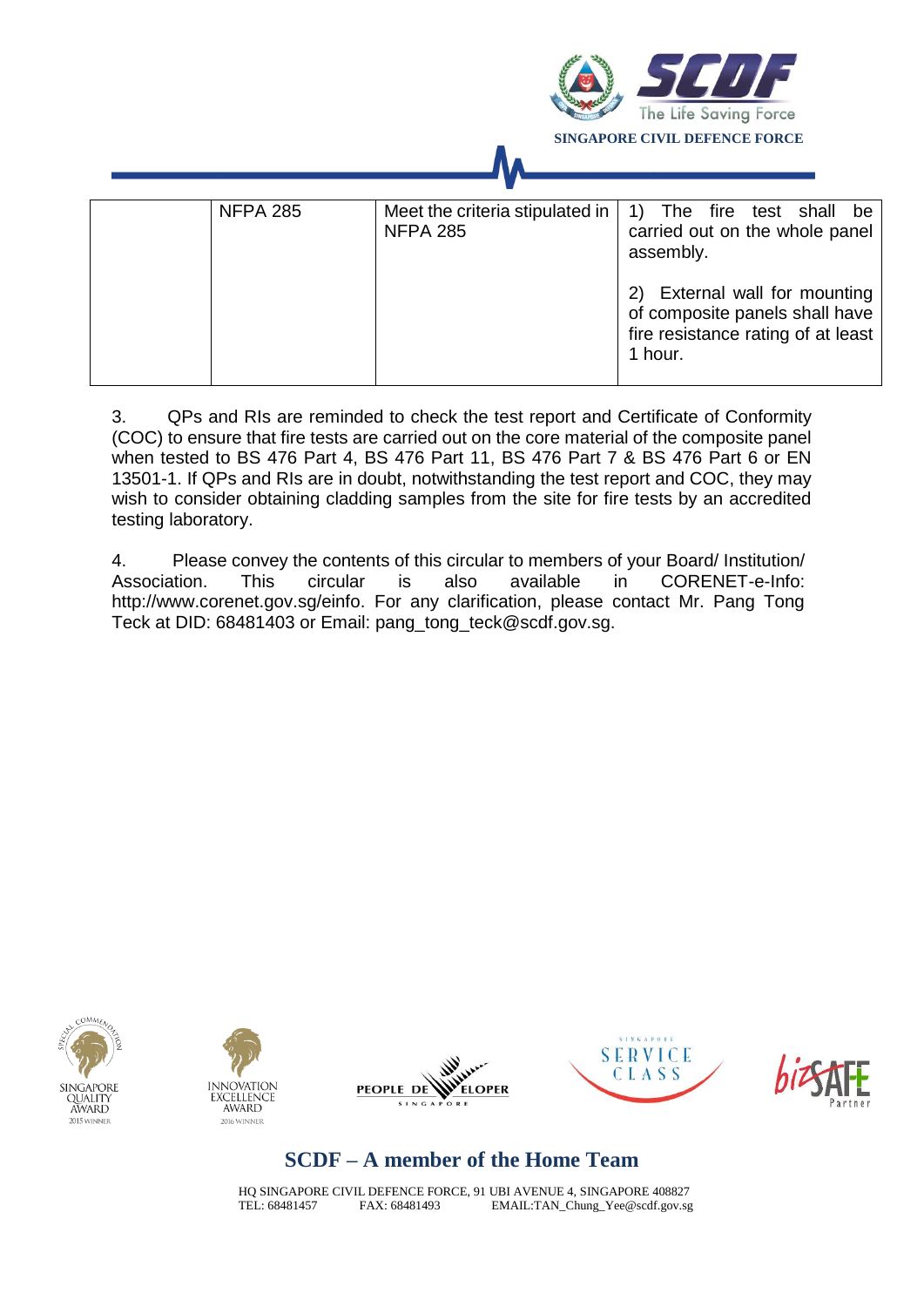

#### **ANNEX B**

### **RECOMMENDATIONS TO STRENGTHEN THE REGULATORY REGIME FOR CLADDING**

1. The Singapore Civil Defence Force (SCDF) periodically reviews its regulatory regimes related to fire safety to ensure that they remain robust and relevant.

2. SCDF has reviewed the regulatory regime for cladding, to tighten the policies, regulations and certification processes. The review follows the discovery in Singapore of non-compliant composite panels used as cladding on the external walls of buildings last year. There have also been serious fires overseas due to inappropriate composite panels being used as cladding. Suite to the review, SCDF seeks to introduce enhancements that will:

- (a) allow earlier detection of composite panels in the supply chain that do not conform to fire safety standards; and
- (b) strengthen deterrence against breaches of the fire safety regulations.

#### **Key Recommendations**

- 3. SCDF's review has identified four key areas for improvement:
	- (a) Certification requirements for composite panels;
	- (b) Availability of critical product information for ease of differentiation and identification of composite panels;
	- (c) Accountability on the supply and use of composite panels; and
	- (d) Stakeholders' understanding of regulatory requirements.

4. The recommendations mainly concern composite panels. However, some of these recommendations also apply to the regulation of fire safety products in general, such as enhanced powers to allow SCDF to take action against parties that supply or use noncompliant products.

### Certification Requirements for Composite Panels to be Tightened

5. Regulated fire safety products must be certified by local Certification Bodies (CBs), which provide third-party assessment of the conformance of these products to the required standards, by using test results from local or overseas testing laboratories accredited by





V. **ELOPER PEOPLE DE** 





## **SCDF – A member of the Home Team**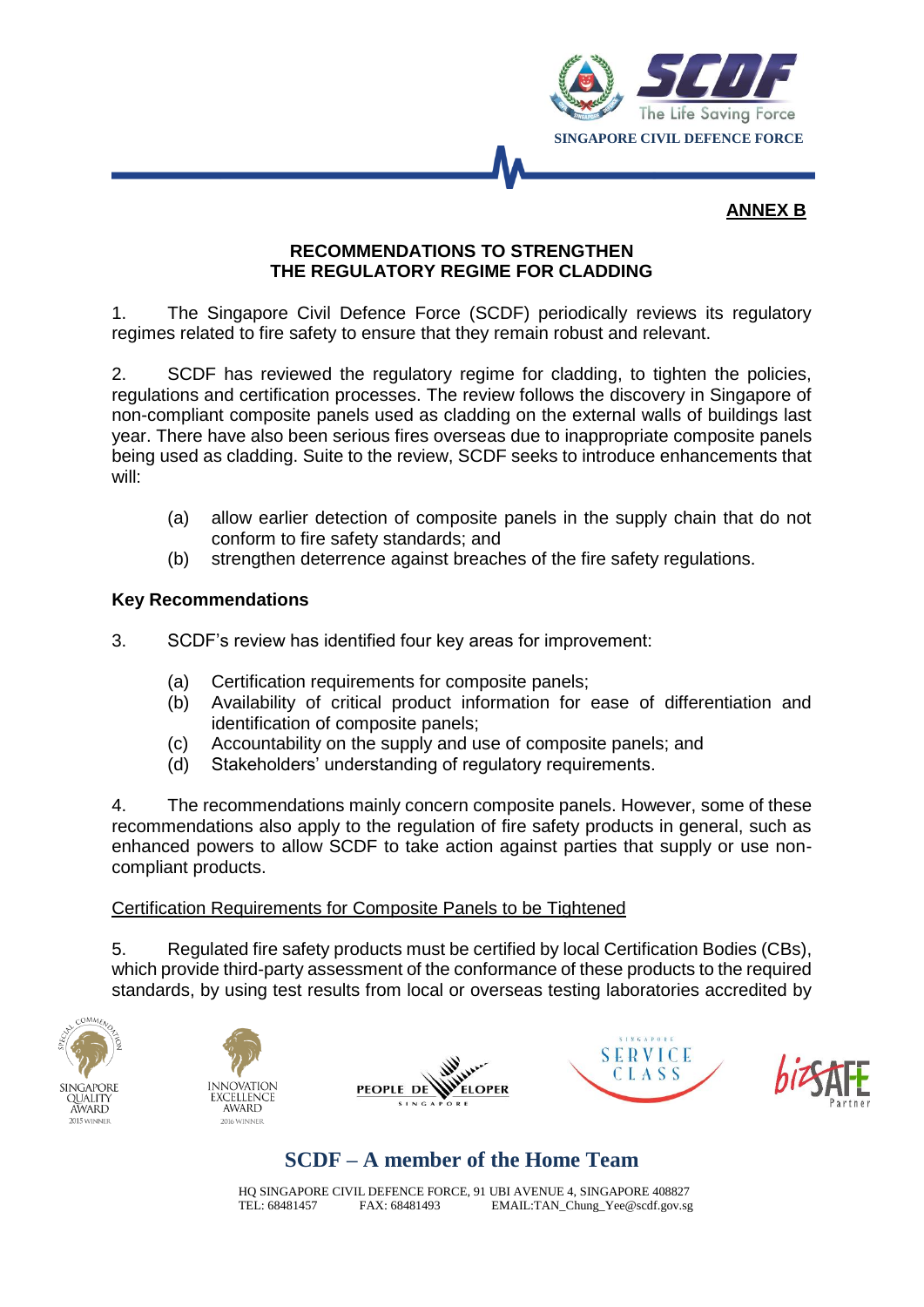

the Singapore Accreditation Council (SAC) or recognised under an SAC Mutual Recognition Arrangement. A Certificate of Conformity (CoC) is issued by the CBs if the product meets the certification requirements. Each CoC is valid for five years. SCDF also requires CBs to conduct periodic surveillance of certified products to ensure continued conformity, based on an internationally-recognised framework.

6. Currently, composite panels used as cladding are subjected to Certification Scheme 2 under the ISO 17067 standard. This scheme entails certification of the product based on test reports of its fire safety performance, as well as an annual visual inspection and burn test of sample panels. However, the scheme does not fully address other factors that could result in non-compliant composite panels being supplied to project sites (e.g. due to manufacturing inconsistencies or undeclared modification of the panels which can degrade their fire performance).

7. To ensure greater quality assurance throughout the supply chain, **SCDF will enhance the certification requirements for composite panels to include mandatory annual factory inspections of manufacturing processes, annual quality audits of the CoC holders' factory management systems, as well as testing of samples from every new project site**, in addition to current requirements. Given that project sites are the final points of check before installation, site testing provides a strong deterrence against the use of non-compliant cladding.

8. Currently, information that is reflected on the CoCs for composite panels is not standardised. While some CBs include certain details in the CoCs (such as the panels' fire performance, the CoC holders' particulars, manufacturer and country of origin), others do not. To help SCDF and industry professionals verify such information more easily, **SCDF will require CBs to include a specified set of information on the CoC** (e.g. CoC reference number, issue and dates) and CoC holder (e.g. company name, address, contact number and unique entity number) in every CoC. This applies to CoCs for all fire safety products, and not just composite panels.

9. **SCDF also intends to restrict the issuance of CoCs for all fire safety products to only locally-registered companies.** This will ensure that SCDF is able to take action directly against CoC holders who supply non-compliant fire safety products for use in Singapore. This is not possible if they are based overseas and beyond SCDF's jurisdiction. Companies who wish to supply regulated fire safety products to the Singapore market will henceforth have to do so via a local distributor.











## **SCDF – A member of the Home Team**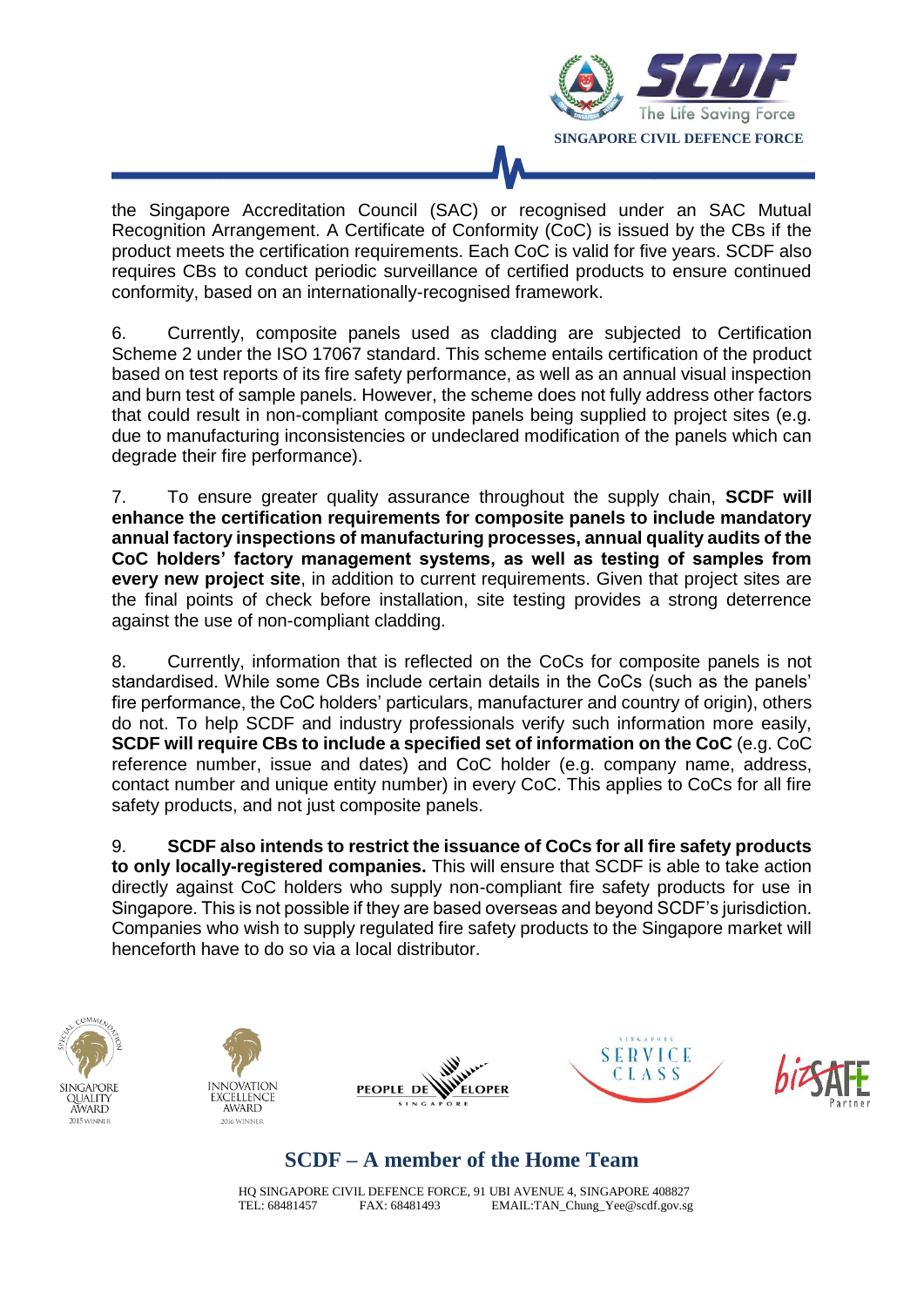

### Stakeholders' Understanding of Regulatory Requirements to be Enhanced

10. To ensure more clarity and transparency of the cladding regulatory regime for stakeholders, **SCDF proposes to require all CBs to publish their certification procedures on their websites, and to make information on CoCs readily available online**. SCDF will also work with professional bodies, such as the Institution of Engineers Singapore and Singapore Institute of Architects, to conduct seminars and dialogue sessions for industry professionals, to improve their understanding of SCDF's requirements for regulated fire safety products.

#### Critical Product Information to be Permanently Embossed onto Composite Panels

11. There are composite panels which are visually identical, but yet have different fire performance ratings due to their different uses (e.g. as roof covering vis-à-vis as cladding). The risk of such panels being mixed up at project sites and warehouses is high if they are not clearly labelled. This could lead to the use of wrong types of composite panel being installed as cladding on buildings.<sup>1</sup> To address this, **SCDF will require CoC holders to permanently emboss critical information such as product brand and model number, fire performance, name of manufacturer, manufacture date, country of origin and CoC reference number on every composite panel**.

#### Greater Accountability for the Supply and Use of Composite Panels

12. While the Fire Safety Act (FSA) makes it an offence for a person to install fire safety related products which are non-compliant with the Fire Code without lawful excuse, it is currently not an offence for a person to supply non-compliant products (short of installation). **SCDF proposes to amend the FSA to (a) make it an offence for any person to use, or cause to be used, any fire safety products or materials that are not compliant with Fire Code requirements, and (b) allow SCDF to order errant parties to take remedial actions, including recalling or stopping the sale of such products or materials, and removing them from buildings**.

13. In addition, **SCDF intends to make it mandatory for all Qualified Persons (QPs) to submit the CoCs of composite panels used as cladding, as part of the building plan submission**. QPs are also expected to supervise the testing of composite panels

<sup>&</sup>lt;u>.</u> <sup>1</sup> SCDF's Fire code mandates stringent fire safety standards for composite panels used on buildings. Composite panels have different fire classifications. There are five classes of certification - Class '0' (no flame spread) to Class '4' (rapid flame spread) - to indicate the rate of flame spread. Those used as cladding must be non-combustible or certified as Class '0'.





溪 **Allen ELOPER PEOPLE DE** 





### **SCDF – A member of the Home Team**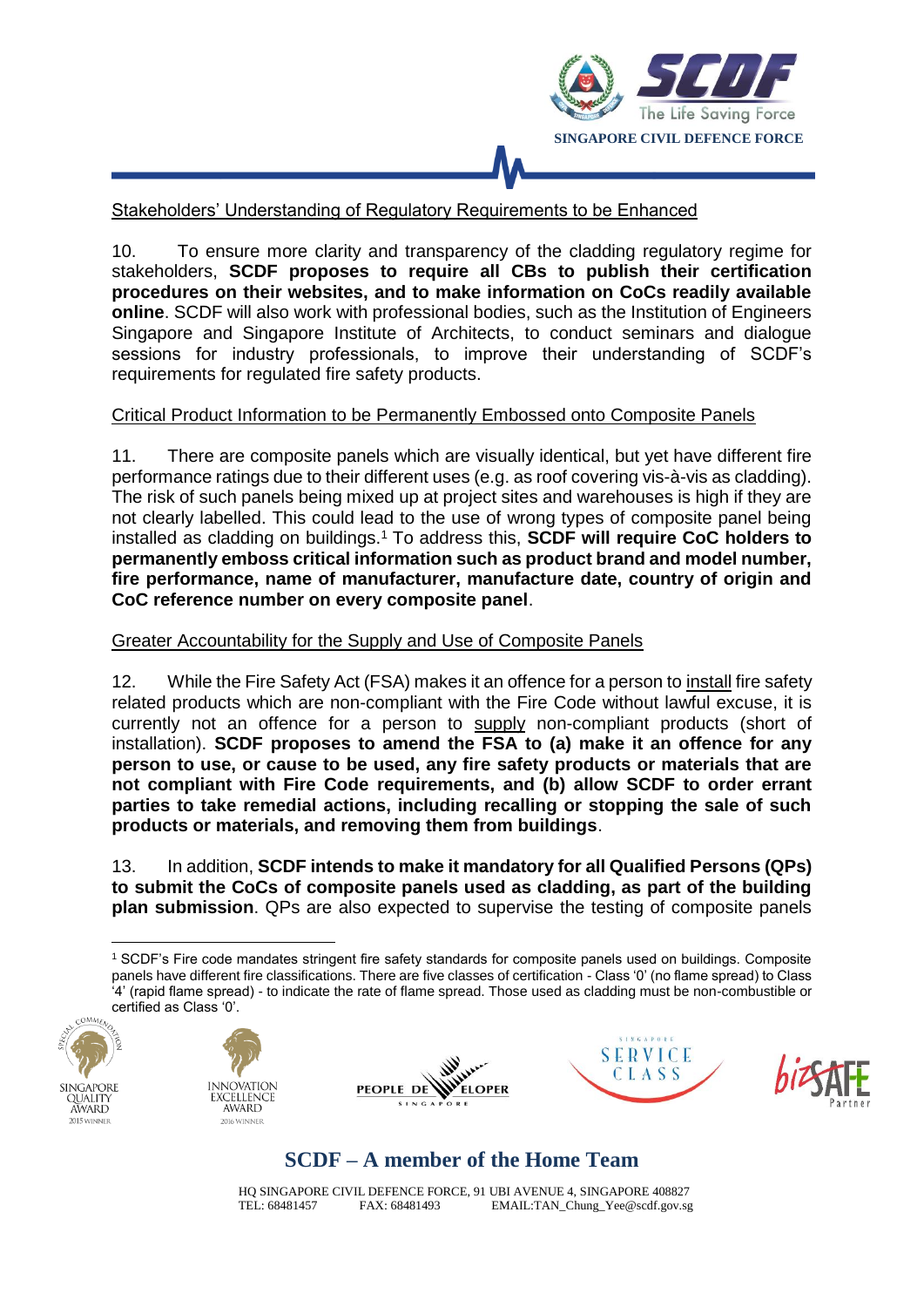

taken from project sites and confirm the scale of usage and where exactly these panels are to be installed on-site. Registered Inspectors will be responsible for verifying that these requirements have been satisfactorily fulfilled.

### **Cladding Regulatory Regime Review Advisory Panel**

14. SCDF convened a Cladding Regulatory Regime Advisory Panel on 1 February 2018 to advise it on its recommendations, in particular, their impact on the industry. The Panel, which concluded its work on 13 September 2018, had suggested several changes to SCDF's original recommendations, and agrees with the revised recommendations. It also assesses that the associated costs to the industry are manageable. The list of Panel members is at Annex.

#### **Implementation Timeline**

15. MHA and SCDF are currently reviewing the FSA, with the intention of amending the Act next year. The recommendations to strengthen the cladding regulatory regime are slated to be implemented about six months after the amended FSA comes into force. This will give the industry enough time to adjust to the new certification requirements.

16. In the meantime, SCDF will implement the recommendations that can be effected without legislative changes. These include organising dialogues and seminars to enhance the industry's understanding of regulatory requirements, standardising the information fields in CoCs, and introducing the requirement for QPs to submit CoCs as part of the building plan submission.

#### **Issued By:**

Public Affairs Department Singapore Civil Defence Force Thursday, 8 November 2018, 1130hrs











## **SCDF – A member of the Home Team**